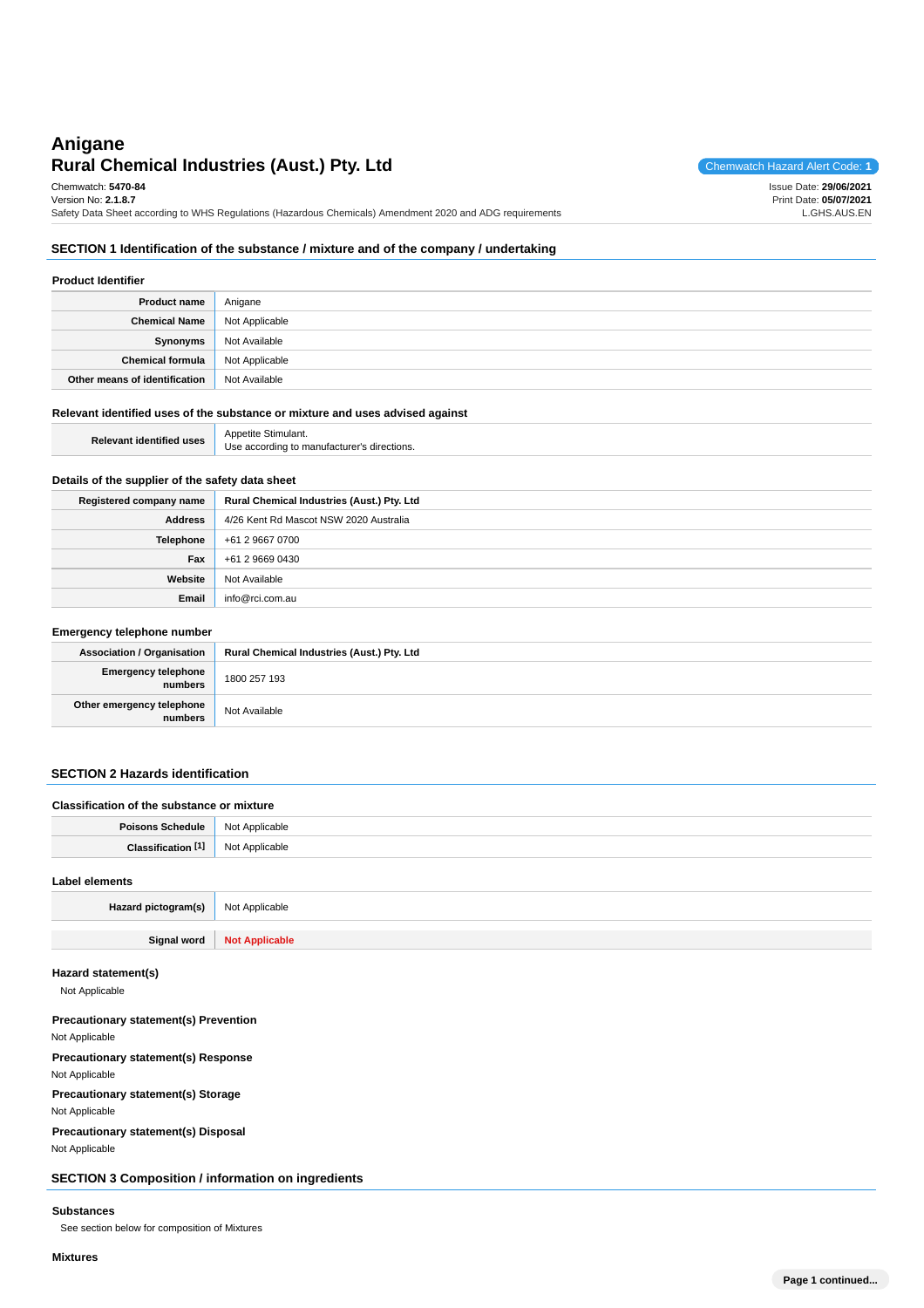Page **2** of **8**

**Anigane**

| <b>CAS No</b> | %[weight]<br>Name                                                                                                                                                                              |                                            |  |
|---------------|------------------------------------------------------------------------------------------------------------------------------------------------------------------------------------------------|--------------------------------------------|--|
| Not Available | 100                                                                                                                                                                                            | Ingredients determined not to be hazardous |  |
| Legend:       | 1. Classified by Chemwatch; 2. Classification drawn from HCIS; 3. Classification drawn from Regulation (EU) No 1272/2008 - Annex VI; 4.<br>Classification drawn from C&L * EU IOELVs available |                                            |  |

#### **SECTION 4 First aid measures**

| Description of first aid measures |                                                                                                                                                                                                                                                                                                                                                                                                                                                                                                  |  |  |
|-----------------------------------|--------------------------------------------------------------------------------------------------------------------------------------------------------------------------------------------------------------------------------------------------------------------------------------------------------------------------------------------------------------------------------------------------------------------------------------------------------------------------------------------------|--|--|
| <b>Eye Contact</b>                | If this product comes in contact with the eyes:<br>Vash out immediately with fresh running water.<br>Ensure complete irrigation of the eye by keeping eyelids apart and away from eye and moving the eyelids by occasionally lifting the upper<br>and lower lids.<br>Seek medical attention without delay; if pain persists or recurs seek medical attention.<br>Removal of contact lenses after an eye injury should only be undertaken by skilled personnel.                                   |  |  |
| <b>Skin Contact</b>               | If skin contact occurs:<br>Immediately remove all contaminated clothing, including footwear.<br>Flush skin and hair with running water (and soap if available).<br>Seek medical attention in event of irritation.                                                                                                                                                                                                                                                                                |  |  |
| Inhalation                        | If fumes or combustion products are inhaled remove from contaminated area.<br>Lay patient down. Keep warm and rested.<br>▶ Prostheses such as false teeth, which may block airway, should be removed, where possible, prior to initiating first aid procedures.<br>Apply artificial respiration if not breathing, preferably with a demand valve resuscitator, bag-valve mask device, or pocket mask as trained.<br>Perform CPR if necessary.<br>Transport to hospital, or doctor.               |  |  |
| Ingestion                         | If swallowed do <b>NOT</b> induce vomiting.<br>If vomiting occurs, lean patient forward or place on left side (head-down position, if possible) to maintain open airway and prevent aspiration.<br>• Observe the patient carefully.<br>▶ Never give liquid to a person showing signs of being sleepy or with reduced awareness; i.e. becoming unconscious.<br>► Give water to rinse out mouth, then provide liquid slowly and as much as casualty can comfortably drink.<br>Seek medical advice. |  |  |

#### **Indication of any immediate medical attention and special treatment needed**

Treat symptomatically.

Both dermal and oral toxicity of manganese salts is low because of limited solubility of manganese. No known permanent pulmonary sequelae develop after acute manganese exposure. Treatment is supportive.

[Ellenhorn and Barceloux: Medical Toxicology]

In clinical trials with miners exposed to manganese-containing dusts, L-dopa relieved extrapyramidal symptoms of both hypo kinetic and dystonic patients. For short periods of time symptoms could also be controlled with scopolamine and amphetamine. BAL and calcium EDTA prove ineffective.

[Gosselin et al: Clinical Toxicology of Commercial Products.]

#### **SECTION 5 Firefighting measures**

#### **Extinguishing media**

- There is no restriction on the type of extinguisher which may be used.
- Use extinguishing media suitable for surrounding area.

#### **Special hazards arising from the substrate or mixture**

| <b>LIP.</b><br>ombatibilit\<br>. | ∖l∩r<br>KNOWN.<br>งเภาะ |
|----------------------------------|-------------------------|
|                                  |                         |

#### **Advice for firefighters Fire Fighting** Alert Fire Brigade and tell them location and nature of hazard. Wear breathing apparatus plus protective gloves in the event of a fire. Prevent, by any means available, spillage from entering drains or water courses. Use fire fighting procedures suitable for surrounding area. **DO NOT** approach containers suspected to be hot. Cool fire exposed containers with water spray from a protected location. If safe to do so, remove containers from path of fire. Equipment should be thoroughly decontaminated after use. **Fire/Explosion Hazard** ▶ Non combustible. Not considered a significant fire risk, however containers may burn. Decomposition may produce toxic fumes of: metal oxides May emit poisonous fumes. May emit corrosive fumes. **HAZCHEM** Not Applicable

### **SECTION 6 Accidental release measures**

**Personal precautions, protective equipment and emergency procedures**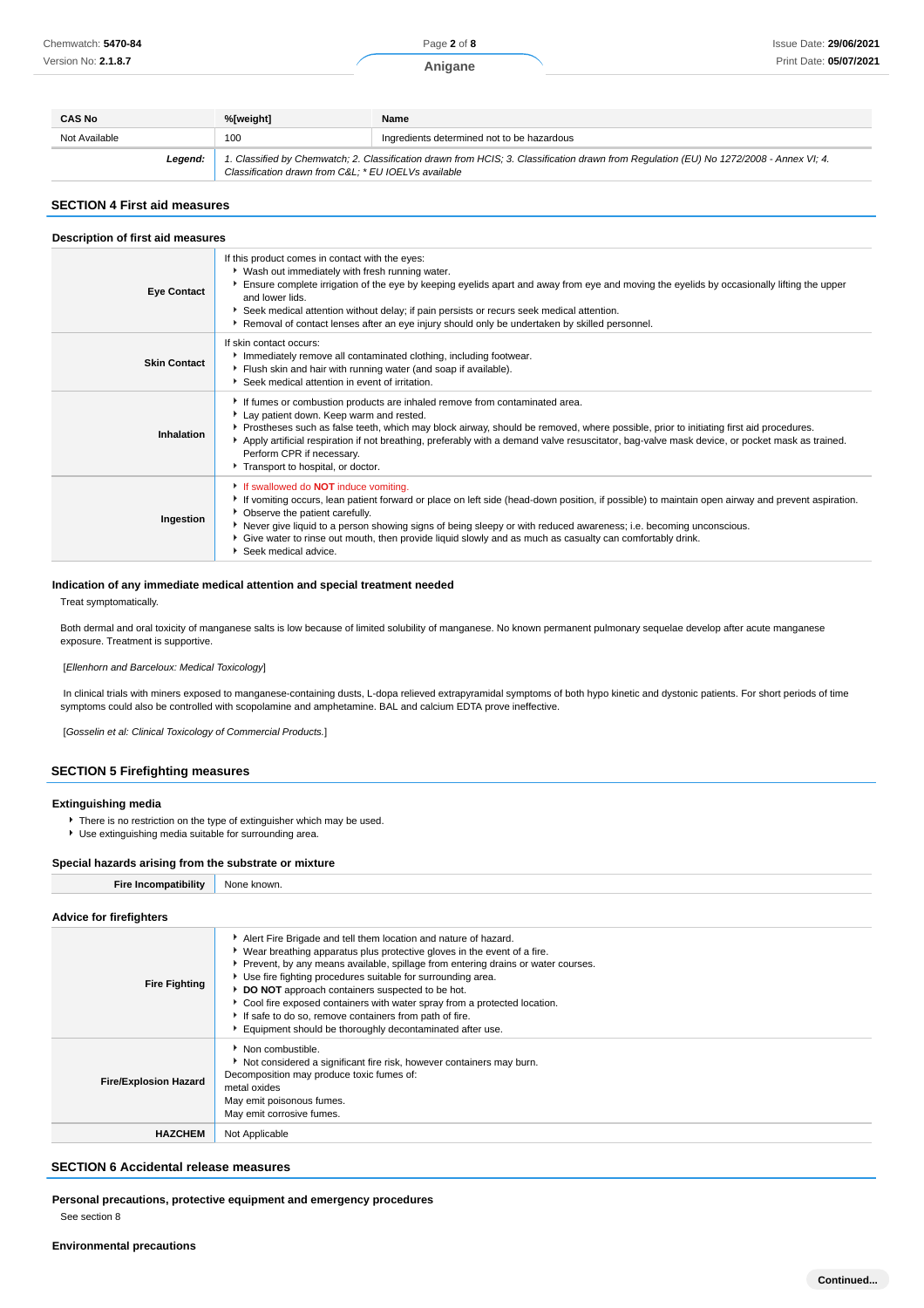### Issue Date: **29/06/2021** Print Date: **05/07/2021**

#### See section 12

### **Methods and material for containment and cleaning up**

| <b>Minor Spills</b> | Clean up all spills immediately.<br>Avoid breathing vapours and contact with skin and eyes.<br>▶ Control personal contact with the substance, by using protective equipment.<br>Contain and absorb spill with sand, earth, inert material or vermiculite.<br>▶ Wipe up.<br>• Place in a suitable, labelled container for waste disposal.                                                                                                                                                                                                                                                                                                                                                                                                                                                                                                     |
|---------------------|----------------------------------------------------------------------------------------------------------------------------------------------------------------------------------------------------------------------------------------------------------------------------------------------------------------------------------------------------------------------------------------------------------------------------------------------------------------------------------------------------------------------------------------------------------------------------------------------------------------------------------------------------------------------------------------------------------------------------------------------------------------------------------------------------------------------------------------------|
| <b>Major Spills</b> | Moderate hazard.<br>• Clear area of personnel and move upwind.<br>Alert Fire Brigade and tell them location and nature of hazard.<br>▶ Wear breathing apparatus plus protective gloves.<br>▶ Prevent, by any means available, spillage from entering drains or water course.<br>Stop leak if safe to do so.<br>Contain spill with sand, earth or vermiculite.<br>• Collect recoverable product into labelled containers for recycling.<br>Neutralise/decontaminate residue (see Section 13 for specific agent).<br>▶ Collect solid residues and seal in labelled drums for disposal.<br>• Wash area and prevent runoff into drains.<br>After clean up operations, decontaminate and launder all protective clothing and equipment before storing and re-using.<br>If contamination of drains or waterways occurs, advise emergency services. |

Personal Protective Equipment advice is contained in Section 8 of the SDS.

### **SECTION 7 Handling and storage**

### **Precautions for safe handling**

| Safe handling     | DO NOT allow clothing wet with material to stay in contact with skin<br>Avoid all personal contact, including inhalation.<br>▶ Wear protective clothing when risk of exposure occurs.<br>Use in a well-ventilated area.<br>Avoid contact with moisture.<br>Avoid contact with incompatible materials.<br>When handling, DO NOT eat, drink or smoke.<br>Keep containers securely sealed when not in use.<br>Avoid physical damage to containers.<br>Always wash hands with soap and water after handling.<br>▶ Work clothes should be laundered separately. Launder contaminated clothing before re-use.<br>Use good occupational work practice.<br>▶ Observe manufacturer's storage and handling recommendations contained within this SDS.<br>Atmosphere should be regularly checked against established exposure standards to ensure safe working conditions are maintained. |
|-------------------|--------------------------------------------------------------------------------------------------------------------------------------------------------------------------------------------------------------------------------------------------------------------------------------------------------------------------------------------------------------------------------------------------------------------------------------------------------------------------------------------------------------------------------------------------------------------------------------------------------------------------------------------------------------------------------------------------------------------------------------------------------------------------------------------------------------------------------------------------------------------------------|
| Other information | Store in original containers.<br>Keep containers securely sealed.<br>Store in a cool, dry, well-ventilated area.<br>Store away from incompatible materials and foodstuff containers.<br>Protect containers against physical damage and check regularly for leaks.<br>• Observe manufacturer's storage and handling recommendations contained within this SDS.                                                                                                                                                                                                                                                                                                                                                                                                                                                                                                                  |

### **Conditions for safe storage, including any incompatibilities**

| Suitable container      | Polyethylene or polypropylene container.<br>Packing as recommended by manufacturer.<br>Check all containers are clearly labelled and free from leaks.                                                                                                                                                                                                                                                                                                                                                   |
|-------------------------|---------------------------------------------------------------------------------------------------------------------------------------------------------------------------------------------------------------------------------------------------------------------------------------------------------------------------------------------------------------------------------------------------------------------------------------------------------------------------------------------------------|
| Storage incompatibility | WARNING: Avoid or control reaction with peroxides. All <i>transition metal</i> peroxides should be considered as potentially explosive. For<br>example transition metal complexes of alkyl hydroperoxides may decompose explosively.<br>The pi-complexes formed between chromium(0), vanadium(0) and other transition metals (haloarene-metal complexes) and mono-or<br>poly-fluorobenzene show extreme sensitivity to heat and are explosive.<br>Avoid reaction with borohydrides or cyanoborohydrides |

### **SECTION 8 Exposure controls / personal protection**

#### **Control parameters**

| <b>Occupational Exposure Limits (OEL)</b> |                      |               |                     |               |
|-------------------------------------------|----------------------|---------------|---------------------|---------------|
| <b>INGREDIENT DATA</b>                    |                      |               |                     |               |
| Not Available                             |                      |               |                     |               |
| <b>Emergency Limits</b>                   |                      |               |                     |               |
| Ingredient                                | TEEL-1               | TEEL-2        |                     | TEEL-3        |
| Anigane                                   | Not Available        | Not Available |                     | Not Available |
|                                           |                      |               |                     |               |
| Ingredient                                | <b>Original IDLH</b> |               | <b>Revised IDLH</b> |               |
| Anigane                                   | Not Available        |               | Not Available       |               |
|                                           |                      |               |                     |               |

### **MATERIAL DATA**

#### **Exposure controls**

**Appropriate engineering controls**

Engineering controls are used to remove a hazard or place a barrier between the worker and the hazard. Well-designed engineering controls can be highly effective in protecting workers and will typically be independent of worker interactions to provide this high level of protection.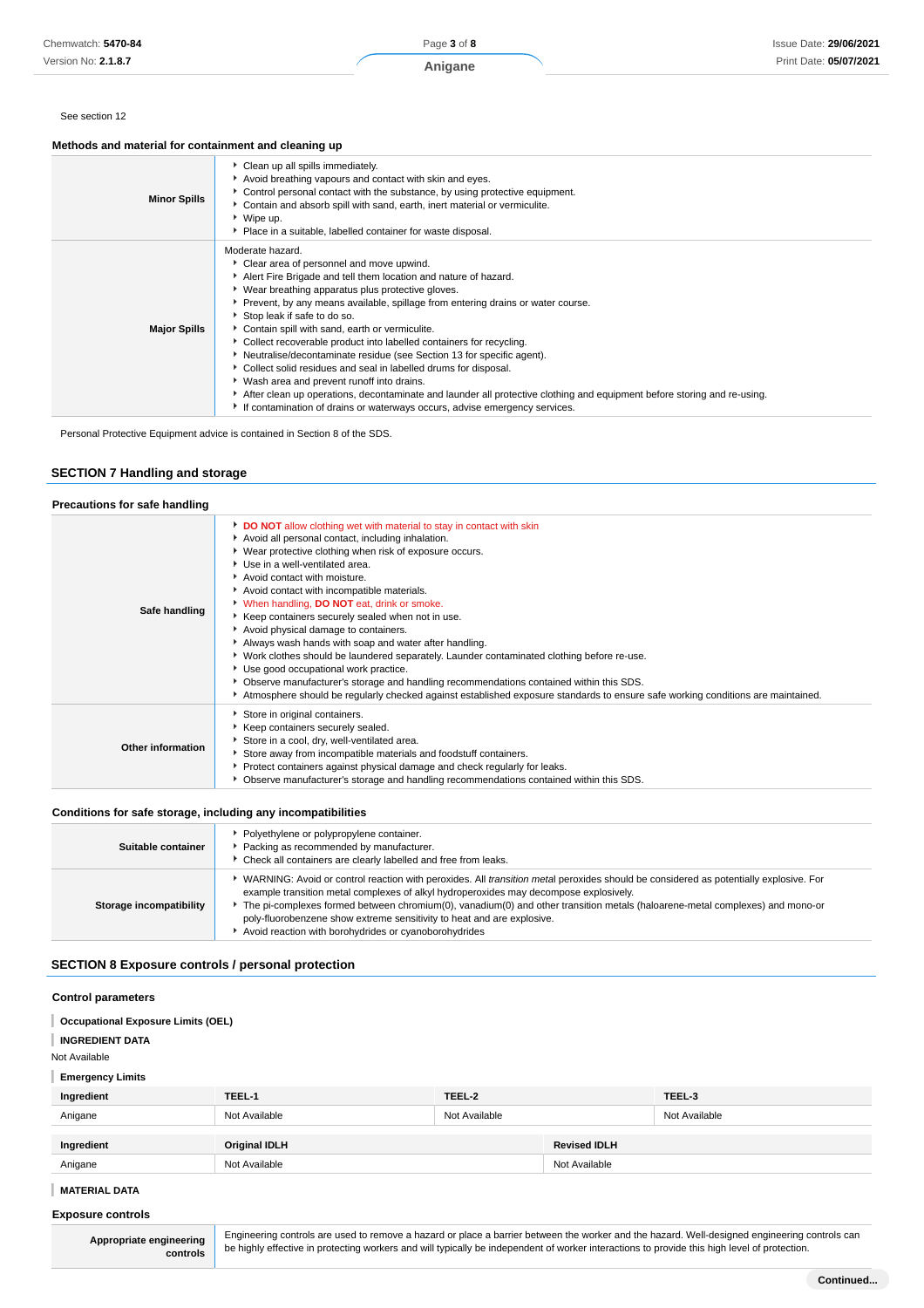|                            | The basic types of engineering controls are:<br>Process controls which involve changing the way a job activity or process is done to reduce the risk.<br>Enclosure and/or isolation of emission source which keeps a selected hazard "physically" away from the worker and ventilation that strategically<br>"adds" and "removes" air in the work environment. Ventilation can remove or dilute an air contaminant if designed properly. The design of a<br>ventilation system must match the particular process and chemical or contaminant in use.<br>Employers may need to use multiple types of controls to prevent employee overexposure.<br>Local exhaust ventilation usually required. If risk of overexposure exists, wear approved respirator. Correct fit is essential to obtain adequate                                                                                                                                                                                                                                                                                                                                                                                                                                                                                                                                                                                                                                                                                                                                                                                                                                                                                                                                                                                                                                                                                                                                                                                                                                                                                                                                                                                                                                                                                                                                                                                                                                                                                                                                                                                                          |                                  |                                        |
|----------------------------|--------------------------------------------------------------------------------------------------------------------------------------------------------------------------------------------------------------------------------------------------------------------------------------------------------------------------------------------------------------------------------------------------------------------------------------------------------------------------------------------------------------------------------------------------------------------------------------------------------------------------------------------------------------------------------------------------------------------------------------------------------------------------------------------------------------------------------------------------------------------------------------------------------------------------------------------------------------------------------------------------------------------------------------------------------------------------------------------------------------------------------------------------------------------------------------------------------------------------------------------------------------------------------------------------------------------------------------------------------------------------------------------------------------------------------------------------------------------------------------------------------------------------------------------------------------------------------------------------------------------------------------------------------------------------------------------------------------------------------------------------------------------------------------------------------------------------------------------------------------------------------------------------------------------------------------------------------------------------------------------------------------------------------------------------------------------------------------------------------------------------------------------------------------------------------------------------------------------------------------------------------------------------------------------------------------------------------------------------------------------------------------------------------------------------------------------------------------------------------------------------------------------------------------------------------------------------------------------------------------|----------------------------------|----------------------------------------|
|                            | protection. Supplied-air type respirator may be required in special circumstances. Correct fit is essential to ensure adequate protection.<br>An approved self contained breathing apparatus (SCBA) may be required in some situations.<br>Provide adequate ventilation in warehouse or closed storage area. Air contaminants generated in the workplace possess varying "escape"<br>velocities which, in turn, determine the "capture velocities" of fresh circulating air required to effectively remove the contaminant.                                                                                                                                                                                                                                                                                                                                                                                                                                                                                                                                                                                                                                                                                                                                                                                                                                                                                                                                                                                                                                                                                                                                                                                                                                                                                                                                                                                                                                                                                                                                                                                                                                                                                                                                                                                                                                                                                                                                                                                                                                                                                  |                                  |                                        |
|                            | Type of Contaminant:                                                                                                                                                                                                                                                                                                                                                                                                                                                                                                                                                                                                                                                                                                                                                                                                                                                                                                                                                                                                                                                                                                                                                                                                                                                                                                                                                                                                                                                                                                                                                                                                                                                                                                                                                                                                                                                                                                                                                                                                                                                                                                                                                                                                                                                                                                                                                                                                                                                                                                                                                                                         |                                  | Air Speed:                             |
|                            | solvent, vapours, degreasing etc., evaporating from tank (in still air).                                                                                                                                                                                                                                                                                                                                                                                                                                                                                                                                                                                                                                                                                                                                                                                                                                                                                                                                                                                                                                                                                                                                                                                                                                                                                                                                                                                                                                                                                                                                                                                                                                                                                                                                                                                                                                                                                                                                                                                                                                                                                                                                                                                                                                                                                                                                                                                                                                                                                                                                     |                                  | $0.25 - 0.5$ m/s<br>$(50-100)$ f/min.) |
|                            | aerosols, fumes from pouring operations, intermittent container filling, low speed conveyer transfers, welding, spray<br>drift, plating acid fumes, pickling (released at low velocity into zone of active generation)                                                                                                                                                                                                                                                                                                                                                                                                                                                                                                                                                                                                                                                                                                                                                                                                                                                                                                                                                                                                                                                                                                                                                                                                                                                                                                                                                                                                                                                                                                                                                                                                                                                                                                                                                                                                                                                                                                                                                                                                                                                                                                                                                                                                                                                                                                                                                                                       |                                  | 0.5-1 m/s (100-200<br>f/min.)          |
|                            | direct spray, spray painting in shallow booths, drum filling, conveyer loading, crusher dusts, gas discharge (active<br>generation into zone of rapid air motion)                                                                                                                                                                                                                                                                                                                                                                                                                                                                                                                                                                                                                                                                                                                                                                                                                                                                                                                                                                                                                                                                                                                                                                                                                                                                                                                                                                                                                                                                                                                                                                                                                                                                                                                                                                                                                                                                                                                                                                                                                                                                                                                                                                                                                                                                                                                                                                                                                                            |                                  | 1-2.5 m/s (200-500<br>f/min.)          |
|                            | grinding, abrasive blasting, tumbling, high speed wheel generated dusts (released at high initial velocity into zone of<br>very high rapid air motion).                                                                                                                                                                                                                                                                                                                                                                                                                                                                                                                                                                                                                                                                                                                                                                                                                                                                                                                                                                                                                                                                                                                                                                                                                                                                                                                                                                                                                                                                                                                                                                                                                                                                                                                                                                                                                                                                                                                                                                                                                                                                                                                                                                                                                                                                                                                                                                                                                                                      |                                  | 2.5-10 m/s<br>(500-2000 f/min.)        |
|                            | Within each range the appropriate value depends on:                                                                                                                                                                                                                                                                                                                                                                                                                                                                                                                                                                                                                                                                                                                                                                                                                                                                                                                                                                                                                                                                                                                                                                                                                                                                                                                                                                                                                                                                                                                                                                                                                                                                                                                                                                                                                                                                                                                                                                                                                                                                                                                                                                                                                                                                                                                                                                                                                                                                                                                                                          |                                  |                                        |
|                            | Lower end of the range                                                                                                                                                                                                                                                                                                                                                                                                                                                                                                                                                                                                                                                                                                                                                                                                                                                                                                                                                                                                                                                                                                                                                                                                                                                                                                                                                                                                                                                                                                                                                                                                                                                                                                                                                                                                                                                                                                                                                                                                                                                                                                                                                                                                                                                                                                                                                                                                                                                                                                                                                                                       | Upper end of the range           |                                        |
|                            | 1: Room air currents minimal or favourable to capture                                                                                                                                                                                                                                                                                                                                                                                                                                                                                                                                                                                                                                                                                                                                                                                                                                                                                                                                                                                                                                                                                                                                                                                                                                                                                                                                                                                                                                                                                                                                                                                                                                                                                                                                                                                                                                                                                                                                                                                                                                                                                                                                                                                                                                                                                                                                                                                                                                                                                                                                                        | 1: Disturbing room air currents  |                                        |
|                            | 2: Contaminants of low toxicity or of nuisance value only.                                                                                                                                                                                                                                                                                                                                                                                                                                                                                                                                                                                                                                                                                                                                                                                                                                                                                                                                                                                                                                                                                                                                                                                                                                                                                                                                                                                                                                                                                                                                                                                                                                                                                                                                                                                                                                                                                                                                                                                                                                                                                                                                                                                                                                                                                                                                                                                                                                                                                                                                                   | 2: Contaminants of high toxicity |                                        |
|                            | 3: Intermittent, low production.                                                                                                                                                                                                                                                                                                                                                                                                                                                                                                                                                                                                                                                                                                                                                                                                                                                                                                                                                                                                                                                                                                                                                                                                                                                                                                                                                                                                                                                                                                                                                                                                                                                                                                                                                                                                                                                                                                                                                                                                                                                                                                                                                                                                                                                                                                                                                                                                                                                                                                                                                                             | 3: High production, heavy use    |                                        |
|                            | 4: Large hood or large air mass in motion                                                                                                                                                                                                                                                                                                                                                                                                                                                                                                                                                                                                                                                                                                                                                                                                                                                                                                                                                                                                                                                                                                                                                                                                                                                                                                                                                                                                                                                                                                                                                                                                                                                                                                                                                                                                                                                                                                                                                                                                                                                                                                                                                                                                                                                                                                                                                                                                                                                                                                                                                                    | 4: Small hood-local control only |                                        |
|                            | Simple theory shows that air velocity falls rapidly with distance away from the opening of a simple extraction pipe. Velocity generally decreases<br>with the square of distance from the extraction point (in simple cases). Therefore the air speed at the extraction point should be adjusted,<br>accordingly, after reference to distance from the contaminating source. The air velocity at the extraction fan, for example, should be a minimum of<br>1-2 m/s (200-400 f/min) for extraction of solvents generated in a tank 2 meters distant from the extraction point. Other mechanical considerations,<br>producing performance deficits within the extraction apparatus, make it essential that theoretical air velocities are multiplied by factors of 10 or<br>more when extraction systems are installed or used.                                                                                                                                                                                                                                                                                                                                                                                                                                                                                                                                                                                                                                                                                                                                                                                                                                                                                                                                                                                                                                                                                                                                                                                                                                                                                                                                                                                                                                                                                                                                                                                                                                                                                                                                                                               |                                  |                                        |
| <b>Personal protection</b> |                                                                                                                                                                                                                                                                                                                                                                                                                                                                                                                                                                                                                                                                                                                                                                                                                                                                                                                                                                                                                                                                                                                                                                                                                                                                                                                                                                                                                                                                                                                                                                                                                                                                                                                                                                                                                                                                                                                                                                                                                                                                                                                                                                                                                                                                                                                                                                                                                                                                                                                                                                                                              |                                  |                                        |
| Eye and face protection    | Safety glasses with side shields.<br>Chemical goggles.<br>Contact lenses may pose a special hazard; soft contact lenses may absorb and concentrate irritants. A written policy document, describing<br>the wearing of lenses or restrictions on use, should be created for each workplace or task. This should include a review of lens absorption<br>and adsorption for the class of chemicals in use and an account of injury experience. Medical and first-aid personnel should be trained in<br>their removal and suitable equipment should be readily available. In the event of chemical exposure, begin eye irrigation immediately and<br>remove contact lens as soon as practicable. Lens should be removed at the first signs of eye redness or irritation - lens should be removed in<br>a clean environment only after workers have washed hands thoroughly. [CDC NIOSH Current Intelligence Bulletin 59], [AS/NZS 1336 or                                                                                                                                                                                                                                                                                                                                                                                                                                                                                                                                                                                                                                                                                                                                                                                                                                                                                                                                                                                                                                                                                                                                                                                                                                                                                                                                                                                                                                                                                                                                                                                                                                                                        |                                  |                                        |
| <b>Skin protection</b>     |                                                                                                                                                                                                                                                                                                                                                                                                                                                                                                                                                                                                                                                                                                                                                                                                                                                                                                                                                                                                                                                                                                                                                                                                                                                                                                                                                                                                                                                                                                                                                                                                                                                                                                                                                                                                                                                                                                                                                                                                                                                                                                                                                                                                                                                                                                                                                                                                                                                                                                                                                                                                              |                                  |                                        |
| Hands/feet protection      | national equivalent]<br>See Hand protection below<br>▶ Wear chemical protective gloves, e.g. PVC.<br>▶ Wear safety footwear or safety gumboots, e.g. Rubber<br>The selection of suitable gloves does not only depend on the material, but also on further marks of quality which vary from manufacturer to<br>manufacturer. Where the chemical is a preparation of several substances, the resistance of the glove material can not be calculated in advance<br>and has therefore to be checked prior to the application.<br>The exact break through time for substances has to be obtained from the manufacturer of the protective gloves and has to be observed when<br>making a final choice.<br>Personal hygiene is a key element of effective hand care. Gloves must only be worn on clean hands. After using gloves, hands should be<br>washed and dried thoroughly. Application of a non-perfumed moisturiser is recommended.<br>Suitability and durability of glove type is dependent on usage. Important factors in the selection of gloves include:<br>frequency and duration of contact,<br>chemical resistance of glove material,<br>glove thickness and<br>dexterity<br>Select gloves tested to a relevant standard (e.g. Europe EN 374, US F739, AS/NZS 2161.1 or national equivalent).<br>When prolonged or frequently repeated contact may occur, a glove with a protection class of 5 or higher (breakthrough time greater than<br>240 minutes according to EN 374, AS/NZS 2161.10.1 or national equivalent) is recommended.<br>When only brief contact is expected, a glove with a protection class of 3 or higher (breakthrough time greater than 60 minutes according to<br>EN 374, AS/NZS 2161.10.1 or national equivalent) is recommended.<br>Some glove polymer types are less affected by movement and this should be taken into account when considering gloves for long-term<br>use.<br>Contaminated gloves should be replaced.<br>As defined in ASTM F-739-96 in any application, gloves are rated as:<br>Excellent when breakthrough time > 480 min<br>Good when breakthrough time > 20 min<br>Fair when breakthrough time < 20 min<br>Poor when glove material degrades<br>For general applications, gloves with a thickness typically greater than 0.35 mm, are recommended.<br>It should be emphasised that glove thickness is not necessarily a good predictor of glove resistance to a specific chemical, as the permeation<br>efficiency of the glove will be dependent on the exact composition of the glove material. Therefore, glove selection should also be based on |                                  |                                        |

consideration of the task requirements and knowledge of breakthrough times.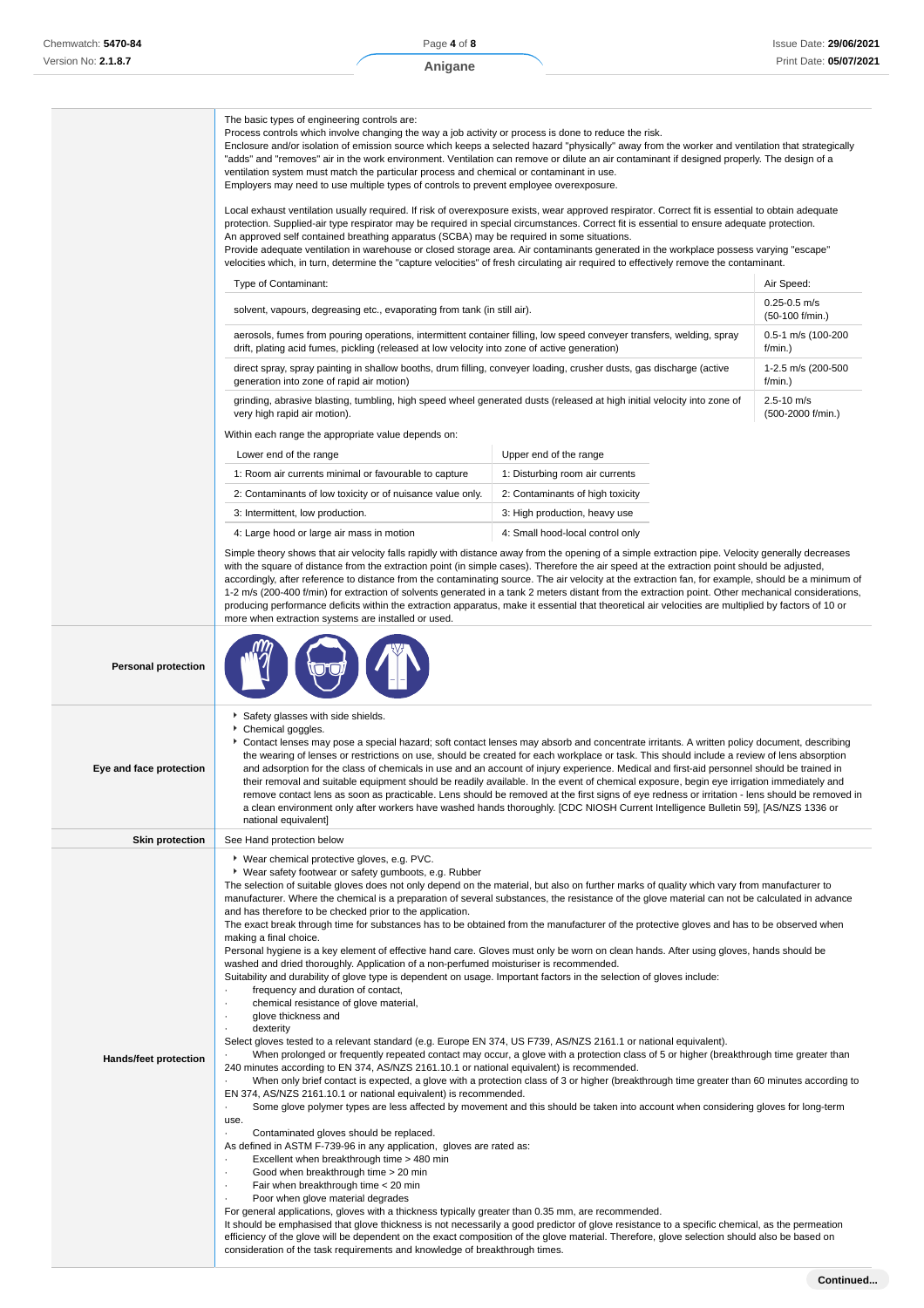| Chemwatch: 5470-84     |                                                                                          | Page 5 of 8                                                                                                                                                                                                                                                                                                                                                                                                                                                                                                                                                                                                                                                                                                                                                                                                                                                                                                                                            |  | <b>Issue Date: 29/06/2021</b> |
|------------------------|------------------------------------------------------------------------------------------|--------------------------------------------------------------------------------------------------------------------------------------------------------------------------------------------------------------------------------------------------------------------------------------------------------------------------------------------------------------------------------------------------------------------------------------------------------------------------------------------------------------------------------------------------------------------------------------------------------------------------------------------------------------------------------------------------------------------------------------------------------------------------------------------------------------------------------------------------------------------------------------------------------------------------------------------------------|--|-------------------------------|
| Version No: 2.1.8.7    |                                                                                          | Anigane                                                                                                                                                                                                                                                                                                                                                                                                                                                                                                                                                                                                                                                                                                                                                                                                                                                                                                                                                |  | Print Date: 05/07/2021        |
|                        | or puncture potential<br>moisturiser is recommended.                                     | Glove thickness may also vary depending on the glove manufacturer, the glove type and the glove model. Therefore, the manufacturers'<br>technical data should always be taken into account to ensure selection of the most appropriate glove for the task.<br>Note: Depending on the activity being conducted, gloves of varying thickness may be required for specific tasks. For example:<br>Thinner gloves (down to 0.1 mm or less) may be required where a high degree of manual dexterity is needed. However, these gloves are<br>only likely to give short duration protection and would normally be just for single use applications, then disposed of.<br>Thicker gloves (up to 3 mm or more) may be required where there is a mechanical (as well as a chemical) risk i.e. where there is abrasion<br>Gloves must only be worn on clean hands. After using gloves, hands should be washed and dried thoroughly. Application of a non-perfumed |  |                               |
| <b>Body protection</b> | See Other protection below                                                               |                                                                                                                                                                                                                                                                                                                                                                                                                                                                                                                                                                                                                                                                                                                                                                                                                                                                                                                                                        |  |                               |
| Other protection       | • Overalls.<br>P.V.C apron.<br>Barrier cream.<br>Skin cleansing cream.<br>Eye wash unit. |                                                                                                                                                                                                                                                                                                                                                                                                                                                                                                                                                                                                                                                                                                                                                                                                                                                                                                                                                        |  |                               |

### **SECTION 9 Physical and chemical properties**

### **Information on basic physical and chemical properties**

| Appearance                                      | Dark brown viscous liquid with distinctive odour; miscible with water. |                                            |                |  |
|-------------------------------------------------|------------------------------------------------------------------------|--------------------------------------------|----------------|--|
|                                                 |                                                                        |                                            |                |  |
| <b>Physical state</b>                           | Liquid                                                                 | Relative density (Water = $1$ )            | 1.05-1.06      |  |
| Odour                                           | Not Available                                                          | Partition coefficient n-octanol<br>/ water | Not Available  |  |
| <b>Odour threshold</b>                          | Not Available                                                          | Auto-ignition temperature (°C)             | Not Available  |  |
| pH (as supplied)                                | $5 - 6$                                                                | <b>Decomposition temperature</b>           | Not Available  |  |
| Melting point / freezing point<br>(°C)          | Not Available                                                          | Viscosity (cSt)                            | Not Available  |  |
| Initial boiling point and boiling<br>range (°C) | 100                                                                    | Molecular weight (g/mol)                   | Not Applicable |  |
| Flash point (°C)                                | Not Applicable                                                         | <b>Taste</b>                               | Not Available  |  |
| <b>Evaporation rate</b>                         | Not Available                                                          | <b>Explosive properties</b>                | Not Available  |  |
| Flammability                                    | Not Applicable                                                         | <b>Oxidising properties</b>                | Not Available  |  |
| Upper Explosive Limit (%)                       | Not Applicable                                                         | Surface Tension (dyn/cm or<br>$mN/m$ )     | Not Available  |  |
| Lower Explosive Limit (%)                       | Not Applicable                                                         | <b>Volatile Component (%vol)</b>           | Not Available  |  |
| Vapour pressure (kPa)                           | Not Available                                                          | Gas group                                  | Not Available  |  |
| Solubility in water                             | Miscible                                                               | pH as a solution (%)                       | Not Available  |  |
| Vapour density (Air = 1)                        | Not Available                                                          | VOC g/L                                    | Not Available  |  |

### **SECTION 10 Stability and reactivity**

| Reactivity                                 | See section 7                                                                                                                        |
|--------------------------------------------|--------------------------------------------------------------------------------------------------------------------------------------|
| <b>Chemical stability</b>                  | • Unstable in the presence of incompatible materials.<br>▶ Product is considered stable.<br>Hazardous polymerisation will not occur. |
| Possibility of hazardous<br>reactions      | See section 7                                                                                                                        |
| <b>Conditions to avoid</b>                 | See section 7                                                                                                                        |
| Incompatible materials                     | See section 7                                                                                                                        |
| <b>Hazardous decomposition</b><br>products | See section 5                                                                                                                        |

### **SECTION 11 Toxicological information**

#### **Information on toxicological effects**

| Inhaled             | The material is not thought to produce respiratory irritation (as classified by EC Directives using animal models). Nevertheless inhalation of<br>vapours, fumes or aerosols, especially for prolonged periods, may produce respiratory discomfort and occasionally, distress.                                                                                                                                                                                                                                                                                                                                                                                                                                                                                                                                                                                                                                                                                                                                                                                                                                                                                                                                                                           |
|---------------------|----------------------------------------------------------------------------------------------------------------------------------------------------------------------------------------------------------------------------------------------------------------------------------------------------------------------------------------------------------------------------------------------------------------------------------------------------------------------------------------------------------------------------------------------------------------------------------------------------------------------------------------------------------------------------------------------------------------------------------------------------------------------------------------------------------------------------------------------------------------------------------------------------------------------------------------------------------------------------------------------------------------------------------------------------------------------------------------------------------------------------------------------------------------------------------------------------------------------------------------------------------|
| Ingestion           | Accidental ingestion of the material may be damaging to the health of the individual.                                                                                                                                                                                                                                                                                                                                                                                                                                                                                                                                                                                                                                                                                                                                                                                                                                                                                                                                                                                                                                                                                                                                                                    |
| <b>Skin Contact</b> | Limited evidence exists, or practical experience predicts, that the material either produces inflammation of the skin in a substantial number of<br>individuals following direct contact, and/or produces significant inflammation when applied to the healthy intact skin of animals, for up to four<br>hours, such inflammation being present twenty-four hours or more after the end of the exposure period. Skin irritation may also be present after<br>prolonged or repeated exposure; this may result in a form of contact dermatitis (nonallergic). The dermatitis is often characterised by skin<br>redness (erythema) and swelling (oedema) which may progress to blistering (vesiculation), scaling and thickening of the epidermis. At the<br>microscopic level there may be intercellular oedema of the spongy layer of the skin (spongiosis) and intracellular oedema of the epidermis.<br>Open cuts, abraded or irritated skin should not be exposed to this material<br>Entry into the blood-stream through, for example, cuts, abrasions, puncture wounds or lesions, may produce systemic injury with harmful effects.<br>Examine the skin prior to the use of the material and ensure that any external damage is suitably protected. |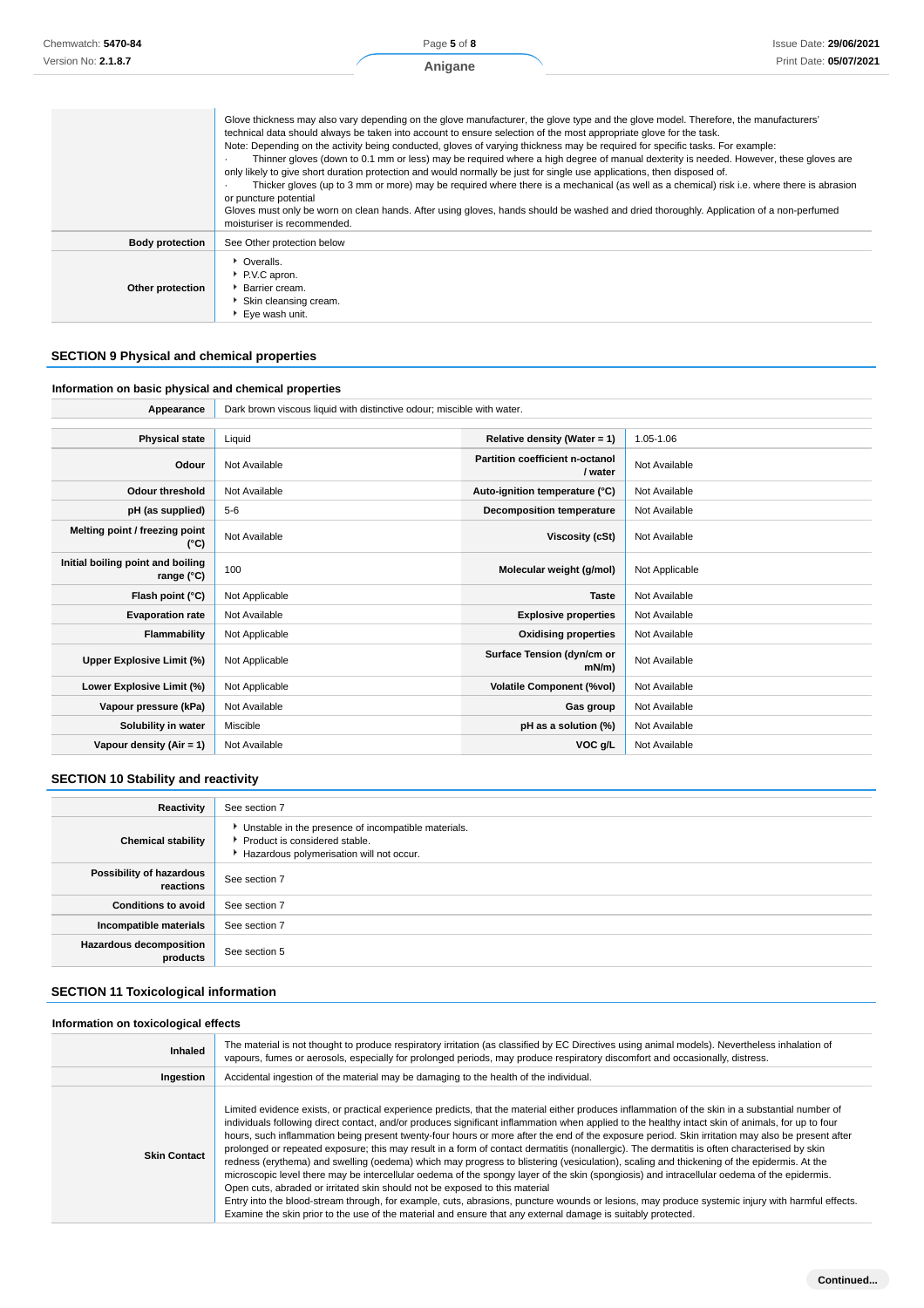| Eye            | Although the liquid is not thought to be an irritant (as classified by EC Directives), direct contact with the eye may produce transient discomfort<br>characterised by tearing or conjunctival redness (as with windburn).                                                                                                                                                                                                                                                                                                                                                                                                                                                                                                                                                                                                                                                                                                                                                                                                                                                                                                                                                                                                                                                                                                                                                                                                                                                                                                                                                                                                                                                                                                                                                                                                                                                                                                                                                                                                                                                                                                                                                                                                                                                                                                                                                                                                                                                                                                                                                                                                                                                                                                                                               |                   |  |
|----------------|---------------------------------------------------------------------------------------------------------------------------------------------------------------------------------------------------------------------------------------------------------------------------------------------------------------------------------------------------------------------------------------------------------------------------------------------------------------------------------------------------------------------------------------------------------------------------------------------------------------------------------------------------------------------------------------------------------------------------------------------------------------------------------------------------------------------------------------------------------------------------------------------------------------------------------------------------------------------------------------------------------------------------------------------------------------------------------------------------------------------------------------------------------------------------------------------------------------------------------------------------------------------------------------------------------------------------------------------------------------------------------------------------------------------------------------------------------------------------------------------------------------------------------------------------------------------------------------------------------------------------------------------------------------------------------------------------------------------------------------------------------------------------------------------------------------------------------------------------------------------------------------------------------------------------------------------------------------------------------------------------------------------------------------------------------------------------------------------------------------------------------------------------------------------------------------------------------------------------------------------------------------------------------------------------------------------------------------------------------------------------------------------------------------------------------------------------------------------------------------------------------------------------------------------------------------------------------------------------------------------------------------------------------------------------------------------------------------------------------------------------------------------------|-------------------|--|
| <b>Chronic</b> | Repeated or prolonged exposure may also damage the liver and may cause a decrease in the heart rate. Systemic poisoning may result from<br>inhalation or chronic ingestion of manganese containing substances. Progressive and permanent disability can occur from chronic manganese<br>poisoning if it is not treated, but it is not fatal.<br>Chronic exposure has been associated with two major effects; bronchitis/pneumonitis following inhalation of manganese dusts and "manganism",<br>a neuropsychiatric disorder that may also arise from inhalation exposures. Chronic exposure to low levels may result in the accumulation of toxic<br>concentrations in critical organs. The brain in particular appears to sustain cellular damage to the ganglion. Symptoms appear before any<br>pathology is evident and may include a mask-like facial expression, spastic gait, tremors, slurred speech, sometimes dystonia (disordered muscle<br>tone), fatigue, anorexia, asthenia (loss of strength and energy), apathy and the inability to concentrate. Insomnia may be an early finding. Chronic<br>poisoning may occur over a 6-24 month period depending on exposure levels.<br>The onset of chronic manganese poisoning is insidious, with apathy, anorexia weakness, headache and spasms. Manganese psychosis follows<br>with certain definitive features: unaccountable laughter, euphoria, impulsive acts, absentmindedness, mental confusion, aggressiveness and<br>hallucinations. The final stage is characterised by speech difficulties, muscular twitching, spastic gait and other nervous system effects.<br>Symptoms resemble those of Parkinson's disease. Rat studies indicate the gradual accumulation of brain manganese to produce lesions<br>mimicking those found in Parkinsonism. If the disease is diagnosed whilst still in the early stages and the patient is removed from exposure, the<br>course may be reversed.<br>Inhalation of manganese fumes may cause 'metal fume fever' characterised by flu-like symptoms: fever, chill, nausea, weakness and body aches.<br>Manganese dust is no longer believed to be a causative factor in pneumonia. If there is any relationship at all, it appears to be as an aggravating<br>factor to a preexisting condition.<br>Prolonged or repeated eye contact may result in conjunctivitis.<br>Manganese is an essential trace element in all living organisms with the level of tissue manganese remaining remarkably constant throughout<br>life.<br>Long-term exposure to the product is not thought to produce chronic effects adverse to health (as classified by EC Directives using animal<br>models); nevertheless exposure by all routes should be minimised as a matter of course. |                   |  |
|                |                                                                                                                                                                                                                                                                                                                                                                                                                                                                                                                                                                                                                                                                                                                                                                                                                                                                                                                                                                                                                                                                                                                                                                                                                                                                                                                                                                                                                                                                                                                                                                                                                                                                                                                                                                                                                                                                                                                                                                                                                                                                                                                                                                                                                                                                                                                                                                                                                                                                                                                                                                                                                                                                                                                                                                           |                   |  |
| Anigane        | <b>TOXICITY</b>                                                                                                                                                                                                                                                                                                                                                                                                                                                                                                                                                                                                                                                                                                                                                                                                                                                                                                                                                                                                                                                                                                                                                                                                                                                                                                                                                                                                                                                                                                                                                                                                                                                                                                                                                                                                                                                                                                                                                                                                                                                                                                                                                                                                                                                                                                                                                                                                                                                                                                                                                                                                                                                                                                                                                           | <b>IRRITATION</b> |  |
|                | Not Available                                                                                                                                                                                                                                                                                                                                                                                                                                                                                                                                                                                                                                                                                                                                                                                                                                                                                                                                                                                                                                                                                                                                                                                                                                                                                                                                                                                                                                                                                                                                                                                                                                                                                                                                                                                                                                                                                                                                                                                                                                                                                                                                                                                                                                                                                                                                                                                                                                                                                                                                                                                                                                                                                                                                                             | Not Available     |  |
| Legend:        | 1. Value obtained from Europe ECHA Registered Substances - Acute toxicity 2.* Value obtained from manufacturer's SDS. Unless otherwise                                                                                                                                                                                                                                                                                                                                                                                                                                                                                                                                                                                                                                                                                                                                                                                                                                                                                                                                                                                                                                                                                                                                                                                                                                                                                                                                                                                                                                                                                                                                                                                                                                                                                                                                                                                                                                                                                                                                                                                                                                                                                                                                                                                                                                                                                                                                                                                                                                                                                                                                                                                                                                    |                   |  |

| <b>Acute Toxicity</b>                       | × | Carcinogenicity                 | $\boldsymbol{\mathsf{x}}$ |
|---------------------------------------------|---|---------------------------------|---------------------------|
| <b>Skin Irritation/Corrosion</b>            | × | Reproductivity                  | $\boldsymbol{\mathsf{x}}$ |
| <b>Serious Eye Damage/Irritation</b>        | × | <b>STOT - Single Exposure</b>   | $\boldsymbol{\mathsf{x}}$ |
| <b>Respiratory or Skin</b><br>sensitisation | ◠ | <b>STOT - Repeated Exposure</b> | $\boldsymbol{\mathsf{x}}$ |
| Mutagenicity                                | × | <b>Aspiration Hazard</b>        | $\boldsymbol{\mathsf{x}}$ |

specified data extracted from RTECS - Register of Toxic Effect of chemical Substances

Legend:  $\blacktriangleright$  - Data either not available or does not fill the criteria for classification  $\blacktriangleright$  – Data available to make classification

### **SECTION 12 Ecological information**

| <b>Toxicity</b> |         |                  |                                                                                                                                                                                                                                                                                                                                                                                                 |                |                  |                  |
|-----------------|---------|------------------|-------------------------------------------------------------------------------------------------------------------------------------------------------------------------------------------------------------------------------------------------------------------------------------------------------------------------------------------------------------------------------------------------|----------------|------------------|------------------|
|                 |         | Endpoint         | <b>Test Duration (hr)</b>                                                                                                                                                                                                                                                                                                                                                                       | <b>Species</b> | Value            | Source           |
|                 | Anigane | Not<br>Available | Not Available                                                                                                                                                                                                                                                                                                                                                                                   | Not Available  | Not<br>Available | Not<br>Available |
|                 | Legend: |                  | Extracted from 1. IUCLID Toxicity Data 2. Europe ECHA Registered Substances - Ecotoxicological Information - Aquatic Toxicity 3. EPIWIN Suite<br>V3.12 (QSAR) - Aquatic Toxicity Data (Estimated) 4. US EPA, Ecotox database - Aquatic Toxicity Data 5. ECETOC Aquatic Hazard Assessment<br>Data 6. NITE (Japan) - Bioconcentration Data 7. METI (Japan) - Bioconcentration Data 8. Vendor Data |                |                  |                  |

#### **DO NOT** discharge into sewer or waterways.

#### **Persistence and degradability**

| Ingredient                       | Persistence: Water/Soil               | Persistence: Air                      |
|----------------------------------|---------------------------------------|---------------------------------------|
|                                  | No Data available for all ingredients | No Data available for all ingredients |
|                                  |                                       |                                       |
| <b>Bioaccumulative potential</b> |                                       |                                       |
| Ingredient                       | <b>Bioaccumulation</b>                |                                       |
|                                  | No Data available for all ingredients |                                       |
|                                  |                                       |                                       |
| Mobility in soil                 |                                       |                                       |
| Ingredient                       | <b>Mobility</b>                       |                                       |
|                                  | No Data available for all ingredients |                                       |
|                                  |                                       |                                       |

### **SECTION 13 Disposal considerations**

#### **Waste treatment methods**

**Product / Packaging disposal**

Legislation addressing waste disposal requirements may differ by country, state and/ or territory. Each user must refer to laws operating in their area. In some areas, certain wastes must be tracked.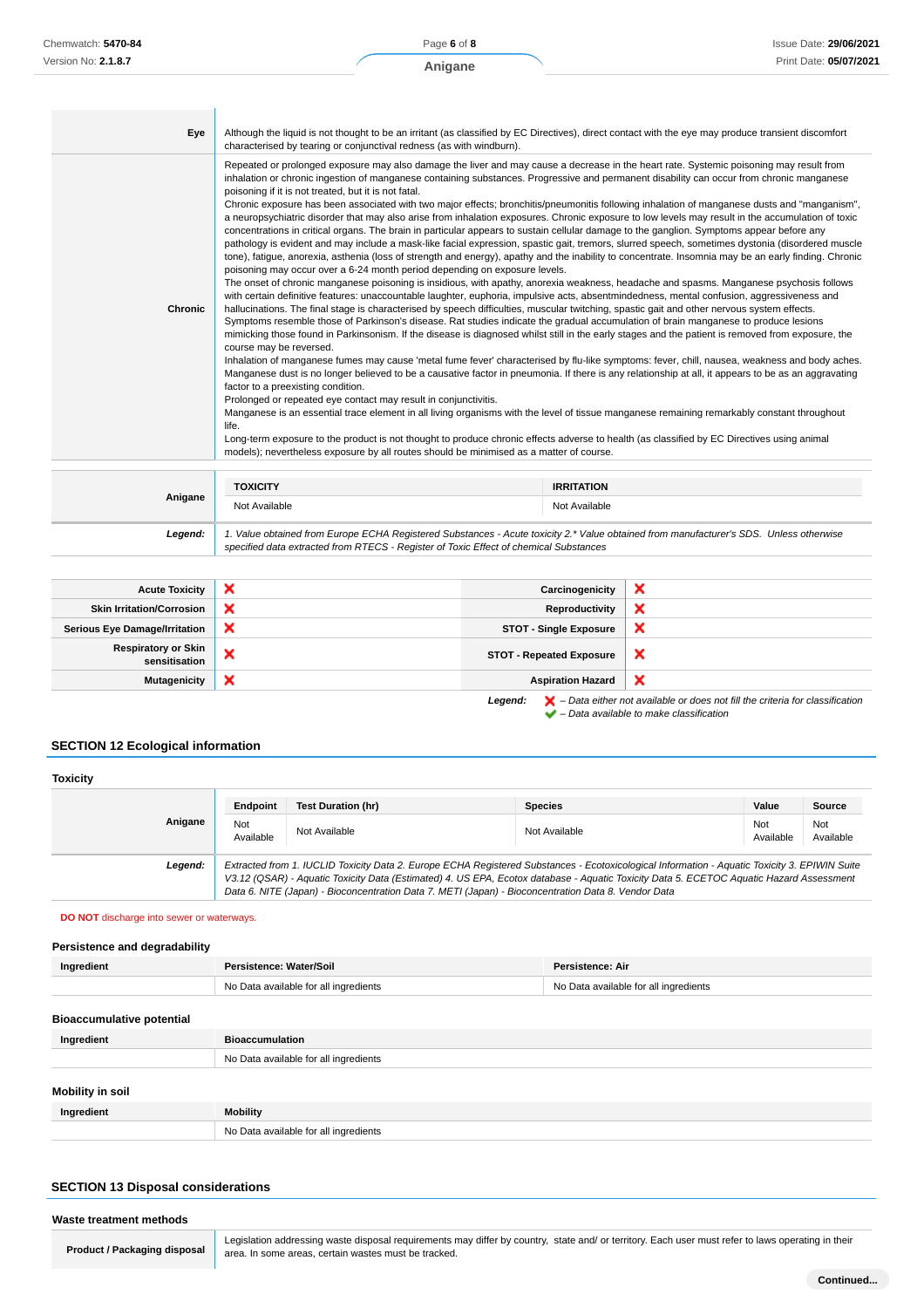| A Hierarchy of Controls seems to be common - the user should investigate:<br>Reduction                                                            |
|---------------------------------------------------------------------------------------------------------------------------------------------------|
| $\blacktriangleright$ Reuse                                                                                                                       |
| $\blacktriangleright$ Recycling                                                                                                                   |
| ▶ Disposal (if all else fails)                                                                                                                    |
| This material may be recycled if unused, or if it has not been contaminated so as to make it unsuitable for its intended use. If it has been      |
| contaminated, it may be possible to reclaim the product by filtration, distillation or some other means. Shelf life considerations should also be |
| applied in making decisions of this type. Note that properties of a material may change in use, and recycling or reuse may not always be          |
| appropriate.                                                                                                                                      |
| <b>DO NOT</b> allow wash water from cleaning or process equipment to enter drains.                                                                |
| It may be necessary to collect all wash water for treatment before disposal.                                                                      |
|                                                                                                                                                   |
| In all cases disposal to sewer may be subject to local laws and regulations and these should be considered first.                                 |
| • Where in doubt contact the responsible authority.                                                                                               |
| Recycle wherever possible.                                                                                                                        |
| ► Consult manufacturer for recycling options or consult local or regional waste management authority for disposal if no suitable treatment or     |
| disposal facility can be identified.                                                                                                              |
| Dispose of by: burial in a land-fill specifically licensed to accept chemical and / or pharmaceutical wastes or incineration in a licensed        |
| apparatus (after admixture with suitable combustible material).                                                                                   |
| Decontaminate empty containers. Observe all label safeguards until containers are cleaned and destroyed.                                          |

### **SECTION 14 Transport information**

| <b>Labels Required</b>  |                |  |
|-------------------------|----------------|--|
| <b>Marine Pollutant</b> | <b>NO</b>      |  |
| <b>HAZCHEM</b>          | Not Applicable |  |

### **Land transport (ADG): NOT REGULATED FOR TRANSPORT OF DANGEROUS GOODS**

**Air transport (ICAO-IATA / DGR): NOT REGULATED FOR TRANSPORT OF DANGEROUS GOODS**

#### **Sea transport (IMDG-Code / GGVSee): NOT REGULATED FOR TRANSPORT OF DANGEROUS GOODS**

### **Transport in bulk according to Annex II of MARPOL and the IBC code**

Not Applicable

**Transport in bulk in accordance with MARPOL Annex V and the IMSBC Code**

**Product name Group** 

### **Transport in bulk in accordance with the ICG Code**

**Product name Ship Type** 

### **SECTION 15 Regulatory information**

### **Safety, health and environmental regulations / legislation specific for the substance or mixture**

#### **National Inventory Status**

| <b>National Inventory</b>                          | <b>Status</b>                                                                                                                                                                                            |
|----------------------------------------------------|----------------------------------------------------------------------------------------------------------------------------------------------------------------------------------------------------------|
| Australia - AIIC / Australia<br>Non-Industrial Use | Not Available                                                                                                                                                                                            |
| Canada - DSL                                       | Not Available                                                                                                                                                                                            |
| Canada - NDSL                                      | Not Available                                                                                                                                                                                            |
| China - IECSC                                      | Not Available                                                                                                                                                                                            |
| Europe - EINEC / ELINCS / NLP                      | Not Available                                                                                                                                                                                            |
| Japan - ENCS                                       | Not Available                                                                                                                                                                                            |
| Korea - KECI                                       | Not Available                                                                                                                                                                                            |
| New Zealand - NZIoC                                | Not Available                                                                                                                                                                                            |
| Philippines - PICCS                                | Not Available                                                                                                                                                                                            |
| USA - TSCA                                         | Not Available                                                                                                                                                                                            |
| Taiwan - TCSI                                      | Not Available                                                                                                                                                                                            |
| Mexico - INSQ                                      | Not Available                                                                                                                                                                                            |
| Vietnam - NCI                                      | Not Available                                                                                                                                                                                            |
| Russia - FBEPH                                     | Not Available                                                                                                                                                                                            |
| Legend:                                            | Yes = All CAS declared ingredients are on the inventory<br>No = One or more of the CAS listed ingredients are not on the inventory and are not exempt from listing(see specific ingredients in brackets) |

### **SECTION 16 Other information**

| . .<br>аце | $\cdot$<br>$\sim$<br>uz |
|------------|-------------------------|
| 39 C       | י הי<br>$\sim$ $\sim$   |

#### **SDS Version Summary**

| Version | Date of Update | <b>Sections Updated</b> |
|---------|----------------|-------------------------|
| 2.1.8.7 | 29/06/2021     | Ingredients             |